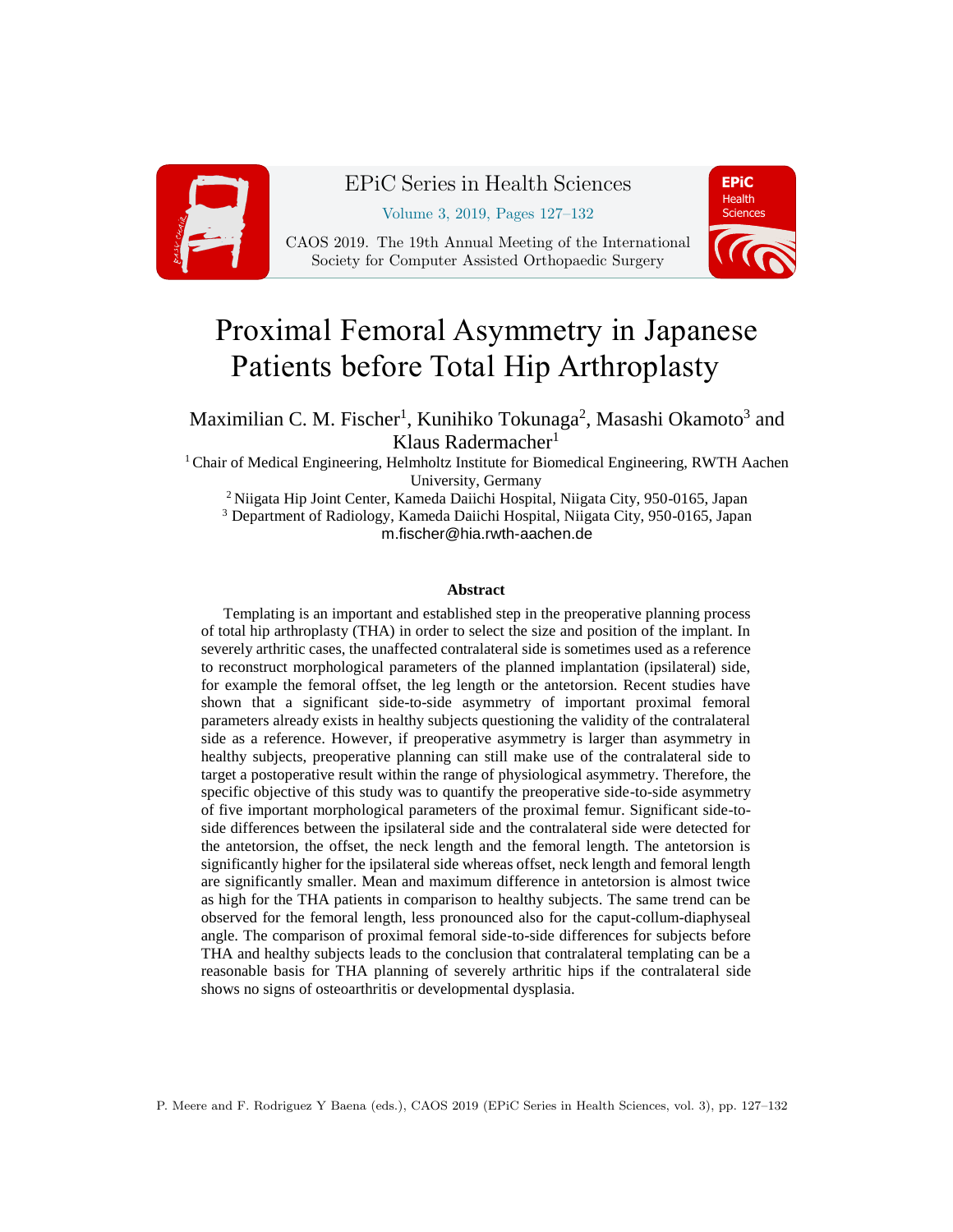Proximal Femoral Asymmetry in Japanese Patients before Total Hip ... M. C. M. Fischer et al.

### 1 Introduction

Templating is an important and established step in the preoperative planning process of total hip arthroplasty (THA) in order to select the size and position of the implant (Della Valle 2005). Twodimensional templating with anterior-posterior radiographs of the pelvis is a widespread method in clinical praxis (Iorio 2009; Petretta 2015; Eggli 1998). Three-dimensional templating based on CT for navigated surgery or patient specific instrumentation (Spencer-Gardner 2016) is less common but more accurate than 2D templating (Sariali 2012). In severely arthritic cases, the unaffected contralateral side is sometimes used as reference to reconstruct morphological parameters of the planned implantation (ipsilateral) side, for example the femoral offset, the leg length or the antetorsion (Unnanuntana; Lecerf 2009; Cassidy 2012; Suh 2006; Pasquier 2010; van Embden 2015; Ranawat 1997; Della Valle 2005; Eggli 1998). Recent studies have shown that a significant side-to-side asymmetry of important proximal femoral parameters already exists in healthy subjects (Young 2013; Dimitriou 2016; Laumonerie 2018) questioning the validity of the contralateral side as reference (Laumonerie 2018). However, less is known about the amount of preoperative asymmetry of patients undergoing THA. If preoperative asymmetry is larger than asymmetry in healthy subjects, preoperative planning can still make use of the contralateral side to target a postoperative result within the range of physiological asymmetry. Therefore, the specific objective of this study was to quantify the preoperative side-to-side asymmetry of five important morphological parameters of the proximal femur: antetorsion, caput-collumdiaphyseal (CCD) angle, offset, neck length and femoral length. The antetorsion is also known as anteversion or femoral version. The CCD angle is also known as neck-shaft angle.

### 2 Material & Methods

#### 2.1 Patient data

A database of 200 preoperative CT scans of the pelvis and both femora from Japanese patients undergoing total hip arthroplasty was available for this study. Pelvis and femora were semiautomatically segmented using thresholding and a manual post-processing in order to receive closed bone surface meshes. The bone surfaces of the contralateral joint were visually inspected for signs of osteoarthritis at the acetabulum and the proximal femur. Subjects with osteoarthritic changes of the contralateral joint were excluded from the study. Reasons for exclusion were subchondral cysts, osteophytes, an irregular acetabular rim or a closing up of the acetabular fossa.

#### 2.2 Automatic femoral parametrization

All proximal femora were parametrized using a newly developed framework that automatically calculates a femoral coordinate system (FCS). The subject femur is transformed to its inertia system to detect the long axis in order to scale an annotated template femur. The distal part of the template is registered to the subject minimizing the deviations between the femoral condyles of the subject and the template. The antetorsion of the template is adapted to the subject's antetorsion using dual-quaternion skinning-transformations with bounded biharmonic weights (Jacobson 2014). Subsequently, the template is non-rigidly registered to the subject and the annotated areas, such as head, neck, shaft or condyles, are mapped to the subject. The origin of the FCS is defined by the femoral head center (FHC) and calculated by fitting a sphere to the vertices of the head. The orientation of the FCS is defined by the table top plane (Hartel 2016) and the mechanical axis. An iterative refinement algorithm of the most posterior points of the condyles and the most posterior point of the trochanteric crest calculates the table top plane. The normal of the table top planes describes the posterior-anterior axis. The mechanical axis,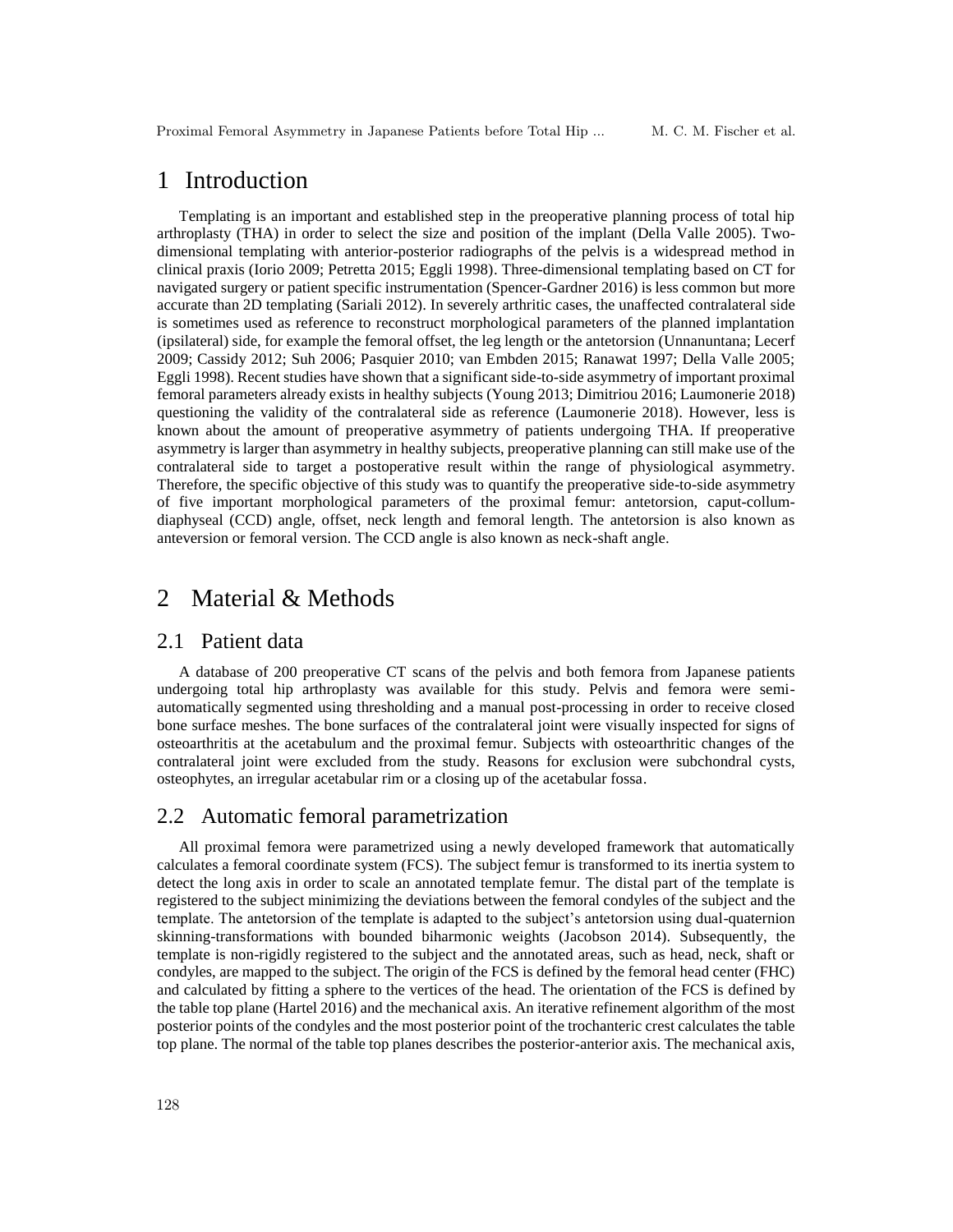being the connection between the intercondylar notch and the FHC, is projected on the table top plane defining the inferior-superior axis. The medial-lateral axis is orthogonal to the posterior-anterior and the inferior-superior axis. The femoral neck axis is refined by iteratively changing the orientation of cutting planes through the neck. The normal of the cutting contour with the smallest perimeter defines the neck axis. The shaft axis is the main inertia axis of the vertices of the shaft. The five femoral parameters were calculated as follows: The antetorsion is the angle between the neck axis and the posterior condyle line, both projected on the transverse plane defined by the FCS. The CCD angle is the angle between neck axis and shaft axis. The offset is the distance between the FHC and its projection on the shaft axis. The neck length is the distance between the closest point of the neck axis to the shaft axis and the projection of the FHC on the neck axis. The femoral length is the distance between the intercondylar notch and the FHC.

#### 2.3 Statistical analysis

The paired side-to-side differences of the parameters between the ipsilateral side and the contralateral side were tested for normal distribution using Kolmogorov-Smirnov test. As the test for normal distribution was rejected for all parameters, Wilcoxon signed rank test was used to identify significant differences between the ipsilateral side and the contralateral side. Significance level was set at  $\alpha = 0.05$ .

### 3 Results

The automatic parametrization of the femur ran without error for all 200 subjects. However, 6 subjects were excluded due to extreme preoperative deformations of the ipsilateral side causing misdetection of the neck axis or the FHC. 53 subjects were excluded from the analysis due to osteoarthritic changes of the contralateral side. Another 14 subjects were excluded due to coxa vara (CCD angle  $\langle 120^\circ \rangle$  or coxa valga (CCD angle  $> 135^\circ$ ) of the contralateral side. This means that 127 subjects were included in the analysis. Significant side-to-side differences between the ipsilateral side and the contralateral side were detected for the antetorsion, the offset, the neck length and the femoral length. The antetorsion is significantly higher for the ipsilateral side whereas offset, neck length and femoral length are significantly smaller [\(Figure 1\)](#page-2-0).



<span id="page-2-0"></span>**Figure 1:** Boxplots of paired side-to-side differences (n = 127). Ipsilateral side minus contralateral side.

\*  $\rightarrow$  p<0.01, \*\*  $\rightarrow$  p<0.0001.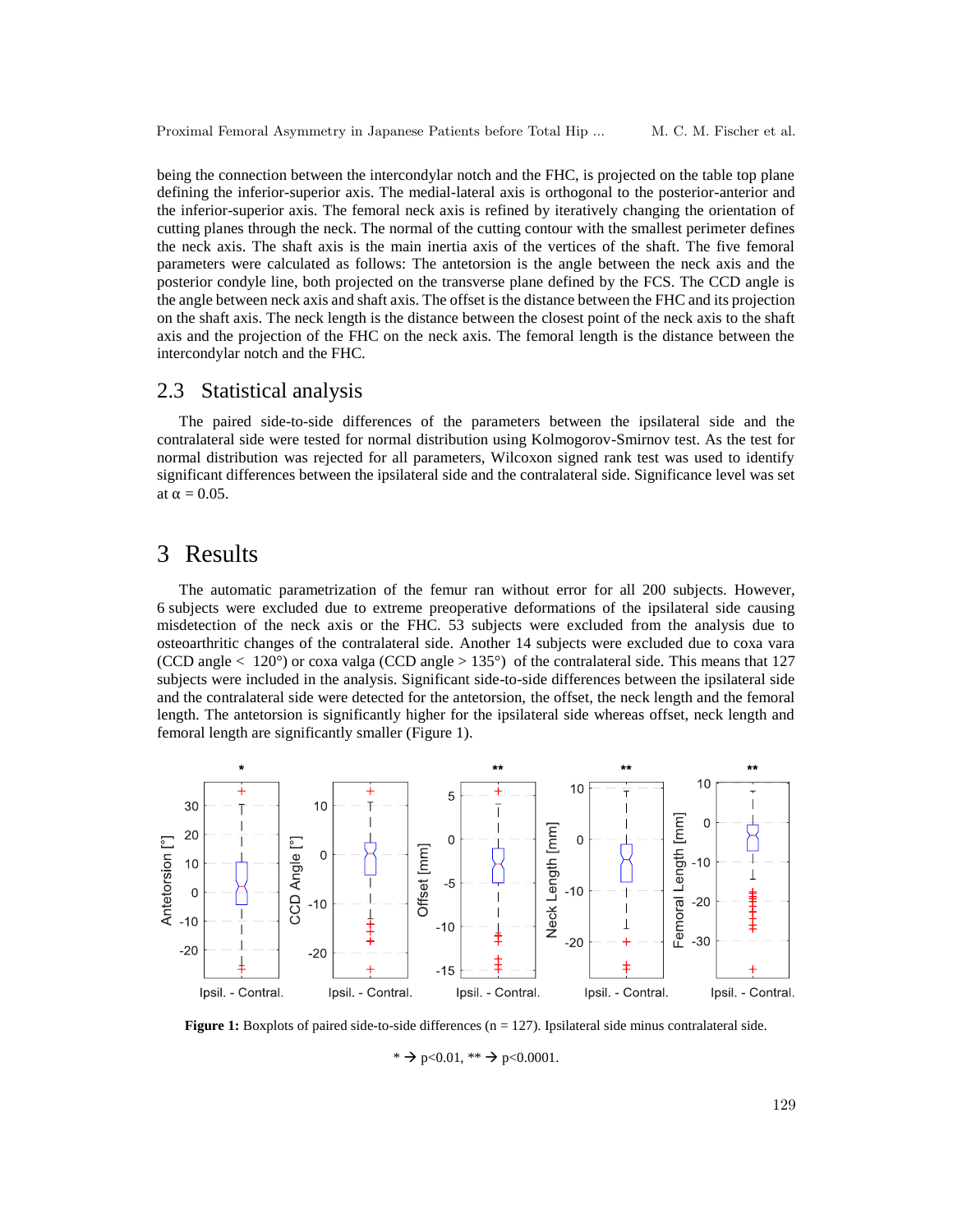The absolute differences were calculated in order to compare the results with previous studies of healthy subjects without osteoarthritic changes reported by Laumoniere et al. (Laumonerie 2018) and Dimitriou et al. (Dimitriou 2016) [\(Table 1\)](#page-3-0).

| <b>Absolute differences</b> | Mean (standard deviation; minimum to maximum) |                                     |                                    |
|-----------------------------|-----------------------------------------------|-------------------------------------|------------------------------------|
|                             | <b>Preoperative THA</b>                       | <b>Healthy</b><br>(Laumonerie 2018) | <b>Healthy</b><br>(Dimitriou 2016) |
| Number of subjects          | 127                                           | 345                                 | 61                                 |
| Antetorsion [°]             | $10.0$ (7.8; 0.2 to 35.0)                     | 5.1 $(4.1; 0.0$ to 18.7)            | 4.3 ( $\div$ ; 0.2 to 17.3)        |
| $CCD$ Angle $[°]$           | 4.4 $(4.2; 0.0$ to 23.4)                      | $2.9$ (2.4; 0.0 to 18.5)            | 2.3 ( $\div$ ; 0.2 to 14.9)        |
| Offset [mm]                 | 3.9 $(3.2; 0.1$ to 14.9)                      | 3.8 $(3.2; 0.0 \text{ to } 15.4)$   | 2.5 ( $\div$ ; 0.1 to 10.3)        |
| <b>Neck Length [mm]</b>     | 5.8 $(5.2; 0.1$ to $25.3)$                    | $\overline{\phantom{0}}$            | -                                  |
| <b>Femoral Length [mm]</b>  | 6.0 (6.5; 0.1 to 37.3)                        | 3.6 $(2.9; 0.0$ to 17.3)            | 2.9 ( $\div$ ; 0.0 to 8.5)         |

Table 1: Absolute paired side-to-side differences.

### <span id="page-3-0"></span>4 Discussion

[Table 1](#page-3-0) shows the difference in proximal femoral side-to-side differences between patients before THA and healthy subjects. Mean and maximum difference in antetorsion is almost twice as high for the THA patients. The same trend can be observed for the femoral length, less pronounced also for the CCD angle.

Some limitations of this study have to be considered. This analysis is limited to Japanese subjects. Laumoniere et al. reported that Asians have a higher CCD angle asymmetry than a Middle-Easterner population and Caucasians (Laumonerie 2018). Manual segmentation and reconstruction of the bone surfaces is subject to an intra- and inter-observer variability that may affect the automatic parametrization of the femur. Only the bone surfaces were used for the visual exclusion of contralateral femora with osteoarthritic changes. The grey level volume data of the CT scans should also be included into the exclusion process that should be based on an established grading system for osteoarthritis and developmental dysplasia in adult of the hip. The newly developed framework for parametrization of the femur proved to be a robust method. However, the automatic parametrization has to be validated against a manual approach. In this study, the results of the automatic approach were visually reviewed for misdetections. Extreme decrease in neck length or osteophytes at the neck can cause a misdetection of the neck axis or the FHC. To avoid these misdetections, the adaptation of the template femur could be improved by varying the neck length and the CCD angle in addition to the antetorsion.

### 5 Conclusion

The comparison of proximal femoral side-to-side differences for subjects before THA and healthy subjects leads to the conclusion that contralateral templating can be a reasonable basis for THA planning of severely arthritic hips if the contralateral side shows no signs of osteoarthritis or developmental dysplasia. Target parameters of the ipsilateral side can be planned within the limits of a physiological side-to-side asymmetry in consideration of the alignment of the cup. However, intraoperative deviations from the preoperative plan might be necessary to achieve an optimal soft tissue tension around the hip avoiding pain and a limited range of motion after THA. Providing an appropriate intraoperative guidance is one aspect of our ongoing research.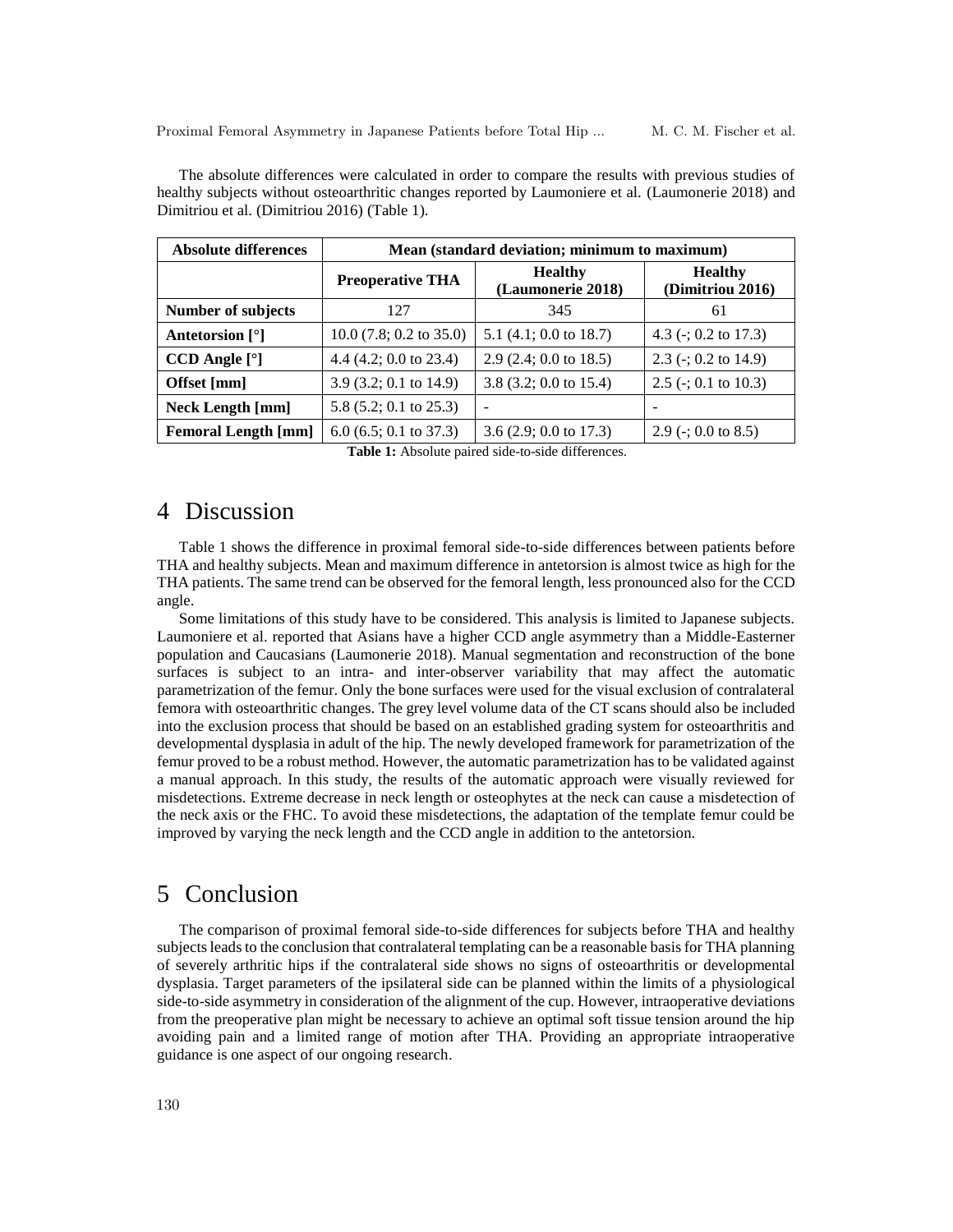Proximal Femoral Asymmetry in Japanese Patients before Total Hip ... M. C. M. Fischer et al.

### 6 References

- Cassidy KA, Noticewala MS, Macaulay W, Lee JH, Geller JA (2012): Effect of femoral offset on pain and function after total hip arthroplasty, The Journal of arthroplasty 27 (10), 1863–1869
- Della Valle AG, Padgett DE, Salvati EA (2005): Preoperative planning for primary total hip arthroplasty, The Journal of the American Academy of Orthopaedic Surgeons 13 (7), 455–462
- Dimitriou D, Tsai T-Y, Yue B, Rubash HE, Kwon Y-M, Li G (2016): Side-to-side variation in normal femoral morphology: 3D CT analysis of 122 femurs, Orthopaedics & traumatology, surgery & research : OTSR 102 (1), 91–97
- Eggli S, Pisan M, Müller ME (1998): The value of preoperative planning for total hip arthroplasty, The Journal of bone and joint surgery. British volume 80 (3), 382–390
- Hartel MJ, Petersik A, Schmidt A, Kendoff D, Nüchtern J, Rueger JM, Lehmann W, Grossterlinden LG (2016): Determination of Femoral Neck Angle and Torsion Angle Utilizing a Novel Three-Dimensional Modeling and Analytical Technology Based on CT Datasets, PloS one 11 (3), e0149480
- Iorio R, Siegel J, Specht LM, Tilzey JF, Hartman A, Healy WL (2009): A comparison of acetate vs digital templating for preoperative planning of total hip arthroplasty: is digital templating accurate and safe?, The Journal of arthroplasty 24 (2), 175–179
- Jacobson A, Baran I, Popović J, Sorkine-Hornung O (2014): Bounded biharmonic weights for realtime deformation, Communications of the ACM 57 (4), 99–106
- Laumonerie P, Ollivier M, LiArno S, Faizan A, Cavaignac E, Argenson J-N (2018): Which factors influence proximal femoral asymmetry?, The bone & joint journal 100-B (7), 839–844
- Lecerf G, Fessy MH, Philippot R, Massin P, Giraud F, Flecher X, Girard J, Mertl P, Marchetti E, Stindel E (2009): Femoral offset: anatomical concept, definition, assessment, implications for preoperative templating and hip arthroplasty, Orthopaedics & traumatology, surgery & research : OTSR 95 (3), 210–219
- Pasquier G, Ducharne G, Ali ES, Giraud F, Mouttet A, Durante E (2010): Total hip arthroplasty offset measurement: is CT scan the most accurate option?, Orthopaedics & traumatology, surgery & research : OTSR 96 (4), 367–375
- Petretta R, Strelzow J, Ohly NE, Misur P, Masri BA (2015): Acetate templating on digital images is more accurate than computer-based templating for total hip arthroplasty, Clinical orthopaedics and related research 473 (12), 3752–3759
- Ranawat CS, Rodriguez JA (1997): Functional leg-length inequality following total hip arthroplasty, The Journal of arthroplasty 12 (4), 359–364
- Sariali E, Mauprivez R, Khiami F, Pascal-Mousselard H, Catonné Y (2012): Accuracy of the preoperative planning for cementless total hip arthroplasty. A randomised comparison between three-dimensional computerised planning and conventional templating, Orthopaedics & traumatology, surgery & research : OTSR 98 (2), 151–158
- Spencer-Gardner L, Pierrepont J, Topham M, Baré J, McMahon S, Shimmin AJ (2016): Patientspecific instrumentation improves the accuracy of acetabular component placement in total hip arthroplasty, The bone & joint journal 98-B (10), 1342–1346
- Suh KT, Kang JH, Roh HL, Moon KP, Kim HJ (2006): True femoral anteversion during primary total hip arthroplasty: use of postoperative computed tomography-based sections, The Journal of arthroplasty 21 (4), 599–605
- Unnanuntana A, Wagner D, Goodman SB (2009): The accuracy of preoperative templating in cementless total hip arthroplasty, The Journal of arthroplasty 24 (2), 180–186
- van Embden D, van Gijn W, van de Steenhoven T, Rhemrev S (2015): The surgeon's eye: a prospective analysis of the anteversion in the placement of hemiarthroplasties after a femoral neck fracture, Hip international : the journal of clinical and experimental research on hip pathology and therapy 25 (2), 127–130